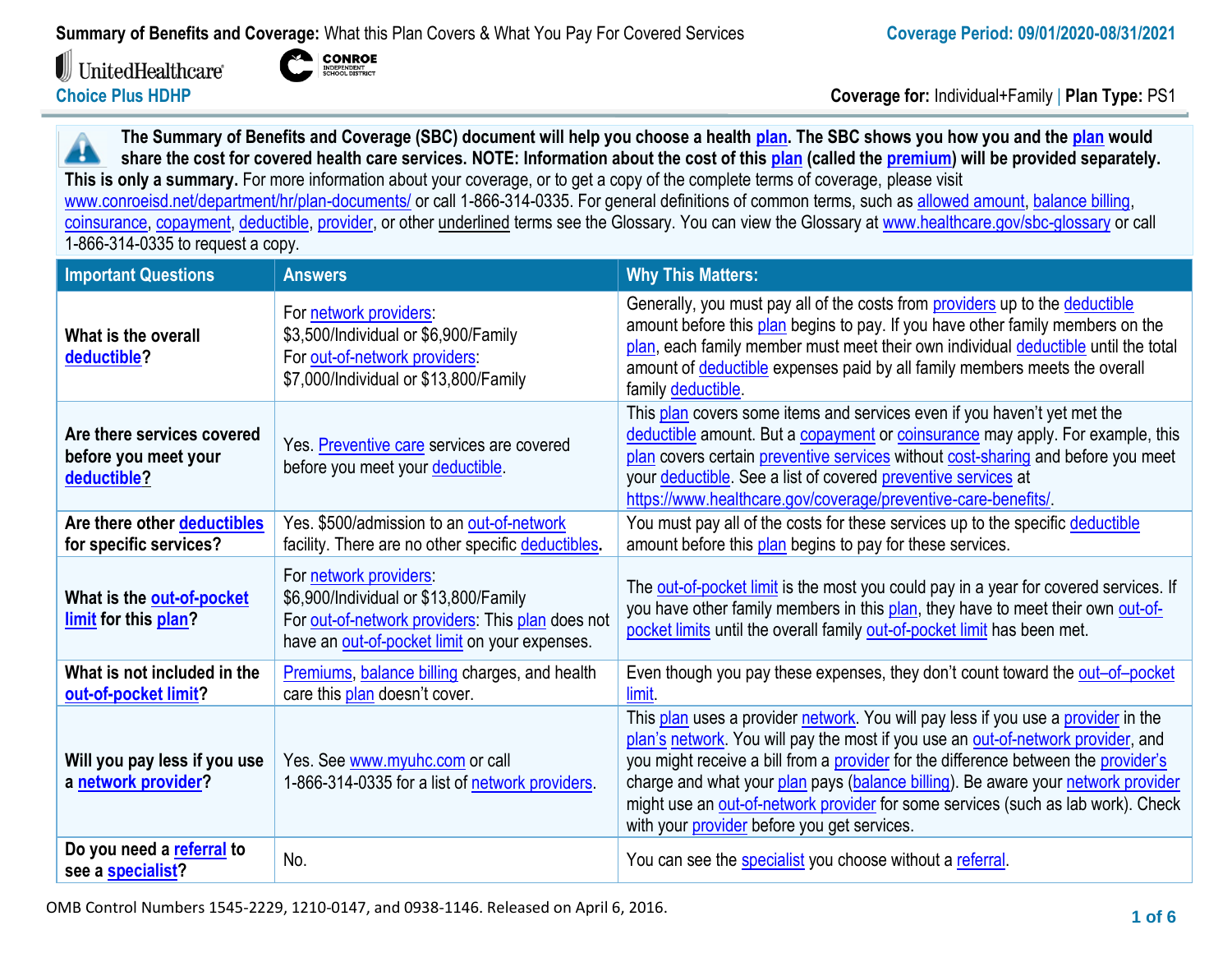

All **[copayment](https://www.healthcare.gov/sbc-glossary/#copayment)** and **[coinsurance](https://www.healthcare.gov/sbc-glossary/#coinsurance)** costs shown in this chart are after your **[deductible](https://www.healthcare.gov/sbc-glossary/#deductible)** has been met, if a **[deductible](https://www.healthcare.gov/sbc-glossary/#deductible)** applies.

| <b>Common</b>                                                                                                                                          |                                                     | <b>What You Will Pay</b>                       |                                                           | <b>Limitations, Exceptions, &amp; Other Important</b>                                                                                                                                            |  |
|--------------------------------------------------------------------------------------------------------------------------------------------------------|-----------------------------------------------------|------------------------------------------------|-----------------------------------------------------------|--------------------------------------------------------------------------------------------------------------------------------------------------------------------------------------------------|--|
| <b>Medical Event</b>                                                                                                                                   | <b>Services You May Need</b>                        | <b>Network Provider</b><br>(You will pay less) | <b>Out-of-Network Provider</b><br>(You will pay the most) | <b>Information</b>                                                                                                                                                                               |  |
|                                                                                                                                                        | Primary care visit to treat<br>an injury or illness | 30% coinsurance                                | 50% coinsurance                                           | UnitedHealthcare Virtual Visits - 30%<br>coinsurance.                                                                                                                                            |  |
| If you visit a health care<br>provider's office or clinic                                                                                              | <b>Specialist visit</b>                             | 30% coinsurance                                | 50% coinsurance                                           | None                                                                                                                                                                                             |  |
|                                                                                                                                                        | Preventive care/screening/<br>immunization          | No charge                                      | Not covered                                               | You may have to pay for services that aren't<br>preventive. Ask your provider if the services you<br>need are preventive. Then check what your plan<br>will pay for.                             |  |
|                                                                                                                                                        | Diagnostic test (x-ray,<br>blood work)              | 30% coinsurance                                | 50% coinsurance                                           | None                                                                                                                                                                                             |  |
| If you have a test                                                                                                                                     | Imaging (CT/PET scans,<br>MRI <sub>s</sub> )        | 30% coinsurance                                | 50% coinsurance                                           | Preauthorization required.                                                                                                                                                                       |  |
|                                                                                                                                                        | Tier 1 drugs                                        | 30% coinsurance                                | Not covered                                               | Covers up to a 31-day supply (retail) or up to a<br>90-day supply (mail order and preferred retail                                                                                               |  |
| If you need drugs to treat<br>your illness or condition<br>More information about<br>prescription drug<br>coverage is available at<br>welcometouhc.com | Tier 2 drugs                                        | 30% coinsurance                                | Not covered                                               | network pharmacy). Preauthorization, step-<br>therapy, exclusions, and quantity limits may<br>apply. Your cost will be higher if you choose a                                                    |  |
|                                                                                                                                                        | Tier 3 drugs                                        | 30% coinsurance                                | Not covered                                               | brand-name drug when a generic equivalent is<br>available. Certain preventive drugs (including<br>specified contraceptives) are covered at no<br>charge. Applicable formulary: Flex Base 3-Tier. |  |
|                                                                                                                                                        | <b>Specialty drugs</b>                              | 30% coinsurance                                | Not covered                                               | Limited to 30-day supply. Must obtain from<br>BriovaRx® specialty pharmacy.<br>Applicable formulary: Flex Base 3-Tier.                                                                           |  |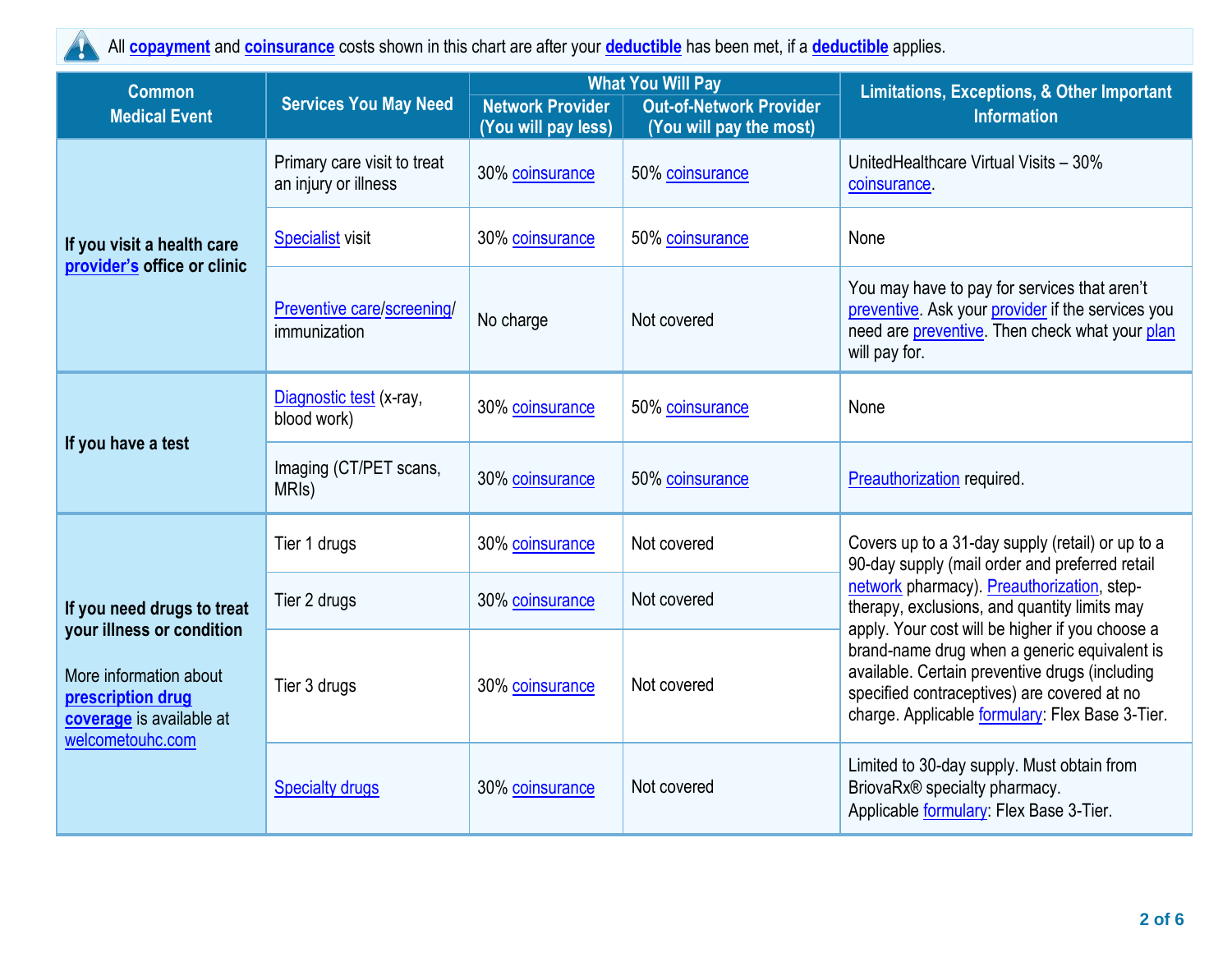| <b>Common</b>                                     |                                                   | <b>What You Will Pay</b>                                  |                                                                                | <b>Limitations, Exceptions, &amp; Other Important</b><br><b>Information</b>                                                                        |  |  |
|---------------------------------------------------|---------------------------------------------------|-----------------------------------------------------------|--------------------------------------------------------------------------------|----------------------------------------------------------------------------------------------------------------------------------------------------|--|--|
| <b>Medical Event</b>                              | <b>Services You May Need</b>                      | <b>Network Provider</b><br><b>Out-of-Network Provider</b> |                                                                                |                                                                                                                                                    |  |  |
|                                                   |                                                   | (You will pay less)                                       | (You will pay the most)                                                        |                                                                                                                                                    |  |  |
| If you have outpatient<br>surgery                 | Facility fee (e.g.,<br>ambulatory surgery center) | 30% coinsurance                                           | 50% coinsurance                                                                | You are responsible for obtaining<br>preauthorization if you use out-of-network<br>providers                                                       |  |  |
|                                                   | Physician/surgeon fees                            | 30% coinsurance                                           | 50% coinsurance                                                                | None                                                                                                                                               |  |  |
| If you need immediate<br>medical attention        | <b>Emergency room care</b>                        | 30% coinsurance<br>plus \$150 copay                       | 30% coinsurance<br>plus \$150 copay                                            | None                                                                                                                                               |  |  |
|                                                   | <b>Emergency medical</b><br>transportation        | 30% coinsurance                                           | 30% coinsurance                                                                | None                                                                                                                                               |  |  |
|                                                   | <b>Urgent care</b>                                | 30% coinsurance                                           | 50% coinsurance                                                                | None                                                                                                                                               |  |  |
| If you have a hospital stay                       | Facility fee (e.g., hospital<br>room)             | 30% coinsurance                                           | 50% coinsurance; after<br>overall deductible and \$500<br>admission deductible | You are responsible for obtaining<br>preauthorization if you use out-of-network<br>providers                                                       |  |  |
|                                                   | Physician/surgeon fees                            | 30% coinsurance                                           | 50% coinsurance                                                                | None                                                                                                                                               |  |  |
| If you need mental health,                        | <b>Outpatient services</b>                        | 30% coinsurance                                           | 50% coinsurance                                                                | UnitedHealthcare Mental Health Virtual Visits -<br>30% coinsurance                                                                                 |  |  |
| behavioral health, or<br>substance abuse services | Inpatient services                                | 30% coinsurance                                           | 50% coinsurance; after<br>overall deductible and \$500<br>admission deductible | You are responsible for obtaining<br>preauthorization if you use out-of-network<br>providers                                                       |  |  |
|                                                   | Office visits                                     | No charge                                                 | 50% coinsurance                                                                | Cost sharing does not apply for preventive<br>services. Depending on the type of services, a                                                       |  |  |
| If you are pregnant                               | Childbirth/delivery<br>professional services      | 30% coinsurance                                           | 50% coinsurance                                                                |                                                                                                                                                    |  |  |
|                                                   | Childbirth/delivery facility<br>services          | 30% coinsurance                                           | 50% coinsurance; after<br>overall deductible and \$500<br>admission deductible | copay, coinsurance, or deductible may apply.<br>Maternity care may include tests and services<br>described elsewhere in the SBC (i.e. ultrasound). |  |  |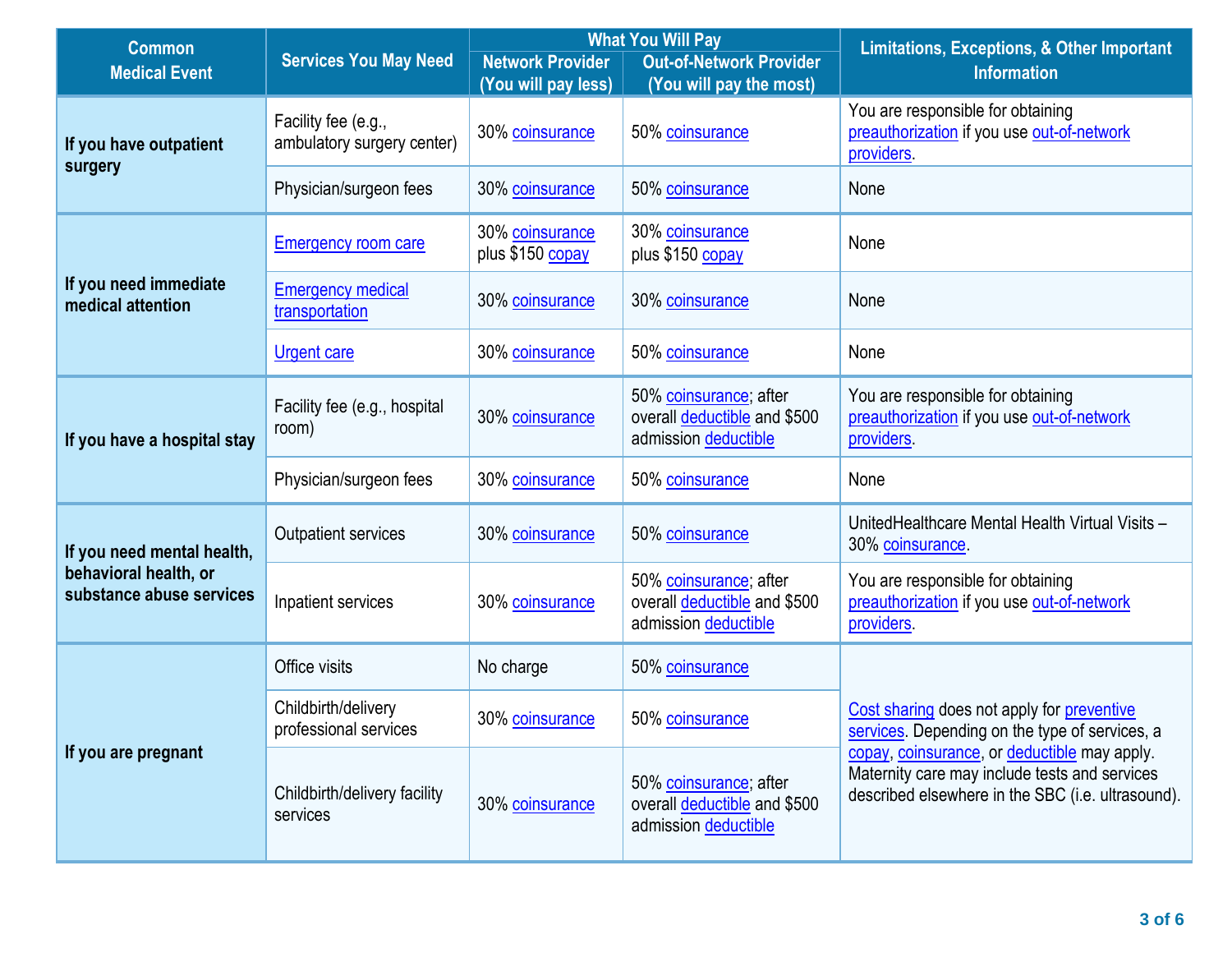| <b>Common</b>                                                        |                                     |                                                                                                             | <b>What You Will Pay</b>                                                                                                 | <b>Limitations, Exceptions, &amp; Other Important</b>                                                                                                                                                             |  |  |
|----------------------------------------------------------------------|-------------------------------------|-------------------------------------------------------------------------------------------------------------|--------------------------------------------------------------------------------------------------------------------------|-------------------------------------------------------------------------------------------------------------------------------------------------------------------------------------------------------------------|--|--|
| <b>Medical Event</b>                                                 | <b>Services You May Need</b>        | <b>Network Provider</b><br><b>Out-of-Network Provider</b><br>(You will pay the most)<br>(You will pay less) |                                                                                                                          | <b>Information</b>                                                                                                                                                                                                |  |  |
|                                                                      |                                     |                                                                                                             |                                                                                                                          |                                                                                                                                                                                                                   |  |  |
|                                                                      | Home health care                    | 30% coinsurance                                                                                             | 50% coinsurance                                                                                                          | Limited to 120 visits/year.                                                                                                                                                                                       |  |  |
| If you need help<br>recovering or have other<br>special health needs | <b>Rehabilitation services</b>      | 30% coinsurance                                                                                             | 50% coinsurance                                                                                                          | Limited to 60 visits/year for physical,<br>occupational, and speech therapy, and<br>habilitation services combined.                                                                                               |  |  |
|                                                                      | <b>Habilitation services</b>        | 30% coinsurance                                                                                             | 50% coinsurance                                                                                                          | Limited to 60 visits/year for physical,<br>occupational, and speech therapy, and<br>habilitation services combined. You are<br>responsible for obtaining preauthorization if you<br>use out-of-network providers. |  |  |
|                                                                      | <b>Skilled nursing care</b>         | 30% coinsurance                                                                                             | Inpatient: 50% coinsurance;<br>after overall deductible and<br>\$500 admission deductible<br>Outpatient: 50% coinsurance | Limited to 60 days/year.                                                                                                                                                                                          |  |  |
|                                                                      | <b>Durable medical</b><br>equipment | 30% coinsurance                                                                                             | 50% coinsurance                                                                                                          | You are responsible for obtaining<br>preauthorization if you use out-of-network<br>providers for DME over \$1,000.                                                                                                |  |  |
|                                                                      | <b>Hospice services</b>             | 30% coinsurance                                                                                             | Inpatient: 50% coinsurance;<br>after overall deductible and<br>\$500 admission deductible<br>Outpatient: 50% coinsurance | You are responsible for obtaining<br>preauthorization if you use out-of-network<br>providers.                                                                                                                     |  |  |
|                                                                      | Children's eye exam                 | Not covered                                                                                                 | Not covered                                                                                                              | None                                                                                                                                                                                                              |  |  |
| If your child needs dental<br>or eye care                            | Children's glasses                  | Not covered                                                                                                 | Not covered                                                                                                              | None                                                                                                                                                                                                              |  |  |
|                                                                      | Children's dental check-up          | Not covered                                                                                                 | Not covered                                                                                                              | None                                                                                                                                                                                                              |  |  |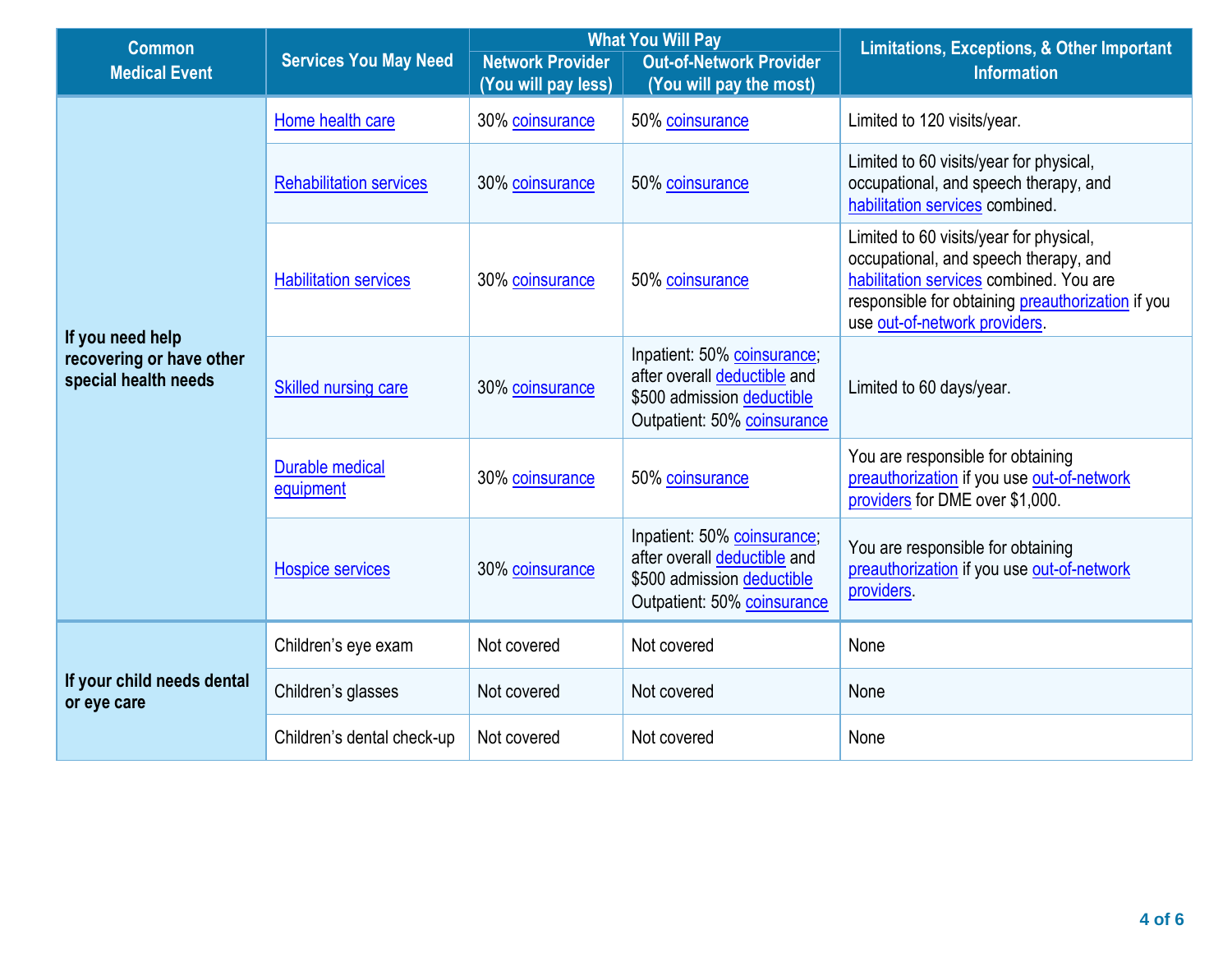|                                                                                                                              | <b>Excluded Services &amp; Other Covered Services:</b>                                                                                           |  |                                                             |  |                                             |  |  |  |  |
|------------------------------------------------------------------------------------------------------------------------------|--------------------------------------------------------------------------------------------------------------------------------------------------|--|-------------------------------------------------------------|--|---------------------------------------------|--|--|--|--|
|                                                                                                                              | Services Your Plan Generally Does NOT Cover (Check your policy or plan document for more information and a list of any other excluded services.) |  |                                                             |  |                                             |  |  |  |  |
|                                                                                                                              | Cosmetic surgery                                                                                                                                 |  | Hearing aids                                                |  | Routine eye care (Adult & Child)            |  |  |  |  |
|                                                                                                                              | Dental care (Adult & Child)                                                                                                                      |  | Long-term care                                              |  | Routine foot care                           |  |  |  |  |
|                                                                                                                              | Glasses                                                                                                                                          |  | Non-emergency care when traveling outside the U.S.          |  | Weight loss programs                        |  |  |  |  |
| Other Covered Services (Limitations may apply to these services. This isn't a complete list. Please see your plan document.) |                                                                                                                                                  |  |                                                             |  |                                             |  |  |  |  |
|                                                                                                                              | Acupuncture - in lieu of anesthesia                                                                                                              |  | Habilitation services - limited to 60 visits/year (combined |  | Private-duty nursing – limited to 70 eight- |  |  |  |  |
|                                                                                                                              | Bariatric surgery – limited to \$10,000 lifetime                                                                                                 |  | with physical, occupational, and speech therapy)            |  | hour shifts/year                            |  |  |  |  |
|                                                                                                                              | maximum                                                                                                                                          |  | Infertility treatment – limited to the diagnosis and        |  |                                             |  |  |  |  |
|                                                                                                                              | Chiropractic care – limited to 20 visits/year                                                                                                    |  | treatment of the underlying medical condition               |  |                                             |  |  |  |  |

Your Rights to Continue Coverage: There are agencies that can help if you want to continue your coverage after it ends. The contact information for those agencies is: the Department of Health and Human Services, Center for Consumer Information and Insurance Oversight, at 1-877-267-2323 x61565 or [www.cciio.cms.gov.](http://www.cciio.cms.gov/) Other coverage options may be available to you too, including buying individual insurance coverage through the Health Insurance [Marketplace.](https://www.healthcare.gov/sbc-glossary/#marketplace) For more information about the [Marketplace,](https://www.healthcare.gov/sbc-glossary/#marketplace) visit [www.HealthCare.gov](http://www.healthcare.gov/) or call 1-800-318-2596.

Your Grievance and Appeals Rights: There are agencies that can help if you have a complaint against your [plan](https://www.healthcare.gov/sbc-glossary/#plan) for a denial of a [claim.](https://www.healthcare.gov/sbc-glossary/#claim) This complaint is called a [grievance](https://www.healthcare.gov/sbc-glossary/#grievance) or [appeal.](https://www.healthcare.gov/sbc-glossary/#appeal) For more information about your rights, look at the explanation of benefits you will receive for that medical [claim.](https://www.healthcare.gov/sbc-glossary/#claim) Your [plan](https://www.healthcare.gov/sbc-glossary/#plan) documents also provide complete information to submit a [claim,](https://www.healthcare.gov/sbc-glossary/#claim) [appeal,](https://www.healthcare.gov/sbc-glossary/#appeal) or a [grievance](https://www.healthcare.gov/sbc-glossary/#grievance) for any reason to your [plan.](https://www.healthcare.gov/sbc-glossary/#plan) For more information about your rights, this notice, or assistance, contact: UnitedHealthcare Member Services at 1-866-314-0335 or [www.myuhc.com.](http://www.myuhc.com/) Additionally, a consumer assistance program can help you file your appeal. Contact the Texas Department of Insurance at 1-800-252-3439 (phone) or [ConsumerProtection@tdi.texas.gov](mailto:ConsumerProtection@tdi.texas.gov) (email) or [http://www.texashealthoptions.com](http://www.texashealthoptions.com/) (website) or by mail at Consumer Protection (111-1A), 333 Guadalupe, P.O. Box 149091, Austin, TX 78714-9091.

## **Does this plan provide Minimum Essential Coverage? Yes**

If you don't have [Minimum Essential Coverage](https://www.healthcare.gov/sbc-glossary/#minimum-essential-coverage) for a month, you'll have to make a payment when you file your tax return unless you qualify for an exemption from the requirement that you have health coverage for that month.

## **Does this plan meet the Minimum Value Standards? Yes**

If your [plan](https://www.healthcare.gov/sbc-glossary/#plan) doesn't meet the [Minimum Value Standards,](https://www.healthcare.gov/sbc-glossary/#minimum-value-standard) you may be eligible for a [premium tax credit](https://www.healthcare.gov/sbc-glossary/#premium-tax-credits) to help you pay for a [plan](https://www.healthcare.gov/sbc-glossary/#plan) through the [Marketplace.](https://www.healthcare.gov/sbc-glossary/#marketplace)

## **Language Access Services:**

Spanish (Español): Para obtener asistencia en Español, llame al 1-866-314-0335.

Tagalog (Tagalog): Kung kailangan ninyo ang tulong sa Tagalog tumawag sa 1-866-314-0335.

Chinese (中文): 如果需要中文的帮助,请拨打这个号码 1-866-314-0335.

Navajo (Dine): Dinek'ehgo shika at'ohwol ninisingo, kwiijigo holne' 1-866-314-0335.

––––––––––––––––––––––*To see examples of how this plan might cover costs for a sample medical situation, see the next section.–––––––––––*–––––––––––